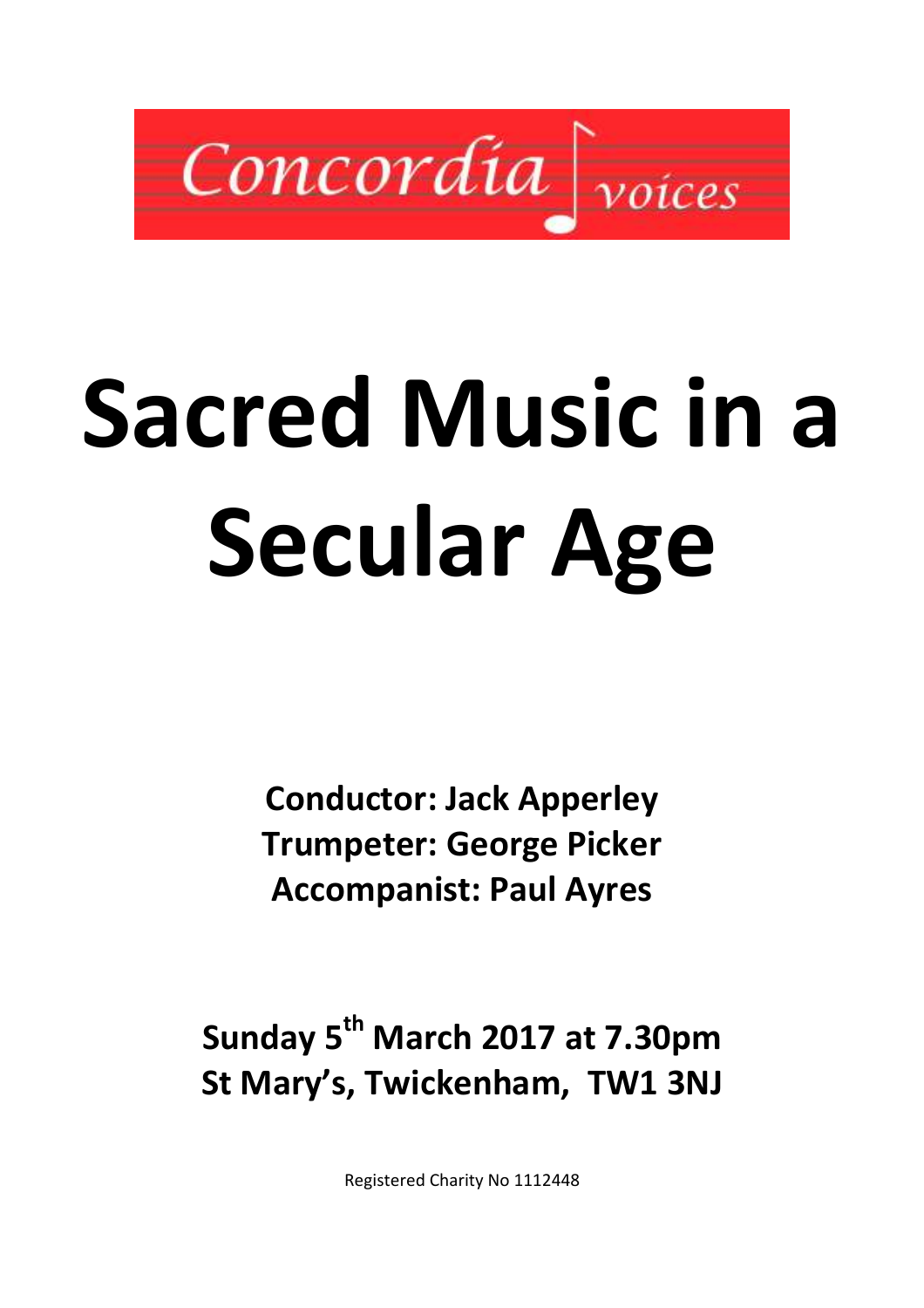| In Splendoribus             | <b>MacMillan</b> |
|-----------------------------|------------------|
| <b>Northern Lights</b>      | <b>Gjeilo</b>    |
| <b>Solus ad Victimam</b>    | Leighton         |
| <b>Into the Silent Land</b> | <b>Byrchmore</b> |
| <b>Jubilate Deo</b>         | <b>Britten</b>   |
| <b>Song for Athene</b>      | Tavener          |

Interval

| Seek him that maketh the Seven Stars | <b>Dove</b>      |
|--------------------------------------|------------------|
| <b>Funeral Ikos</b>                  | <b>Tavener</b>   |
| <b>A New Song</b>                    | <b>MacMillan</b> |
| Légende                              | <b>Enesco</b>    |
| Ubi Caritas                          | <b>Gjeilo</b>    |
| <b>Tribute to Caesar</b>             | Pärt             |
| <b>O Radiant Dawn</b>                | <b>MacMillan</b> |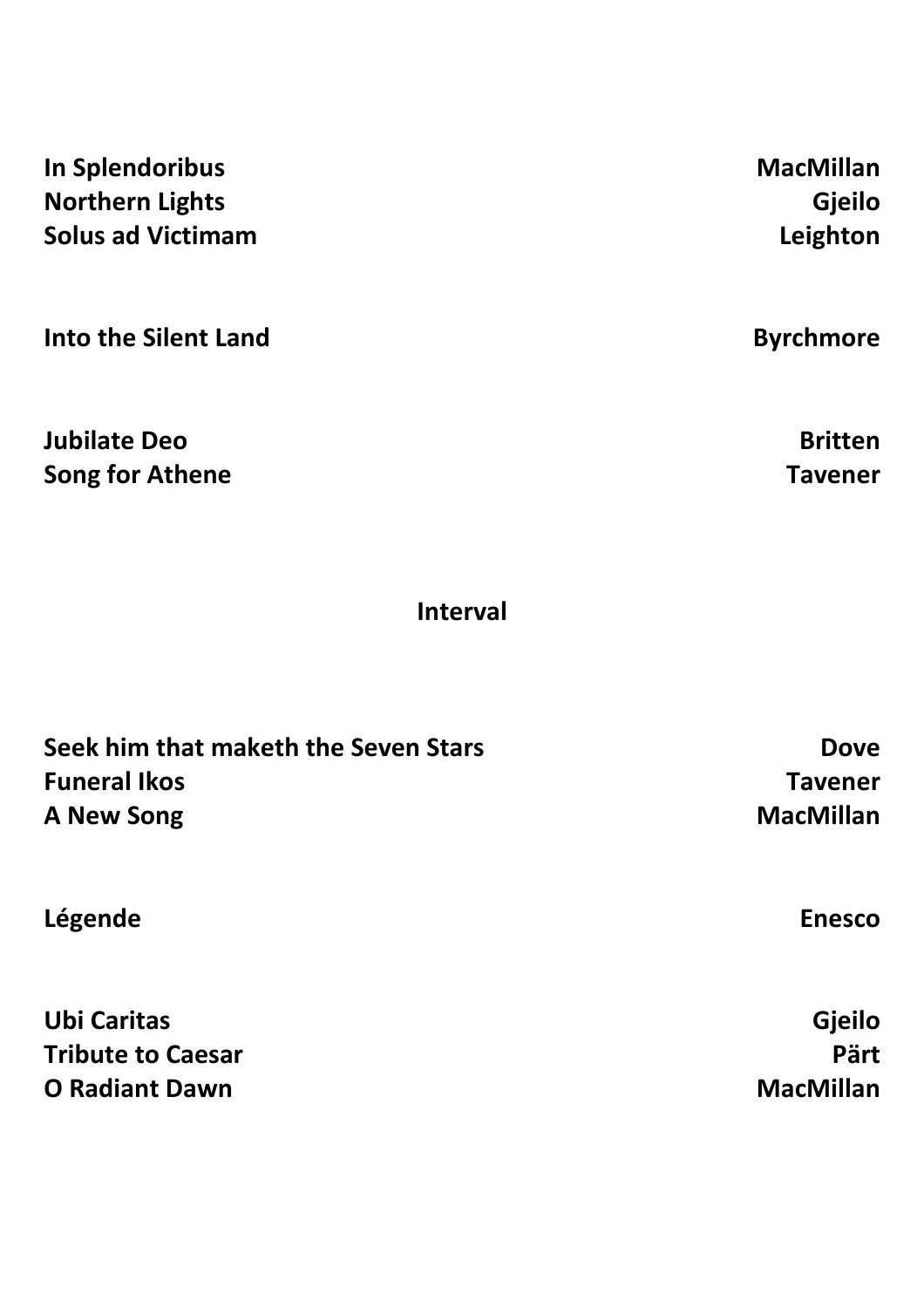### In Splendoribus James MacMillan (b.1959)

Born in Scotland, MacMillan studied music at Edinburgh and Durham Universities. After two years lecturing in music at Manchester, he returned to Scotland in 1988 to take up the post of Associate Composer with the Scottish Chamber Orchestra. MacMillan works in a variety of genres, embracing ancient and modern elements, as well as sacred and secular. His music is greatly influenced by his faith (he is Roman Catholic and a lay Dominican) and by his Scottish musical traditions.

Amid his busy schedule composing and conducting for the world's most prestigious orchestras, MacMillan still finds time to direct the amateur choir at St Columba's Church, Maryhill and the chamber choir of the nearby Strathclyde University. It was for these two ensembles that he composed his Strathclyde Motets, a series of fourteen pieces written between 2005 -2010 and intended to be sung during communion in the week leading up to Christmas.

In Splendoribus Sanctorum, to be sung at the Nativity Midnight Mass, includes four solo trumpet obbligato sections interspersing the choral phrases. The composer writes that the piece is a "kind of repeated chant, there's not much in the way of harmonisation, just a couple of drones and a shifting, middle part" plus a "fairly virtuosic" trumpet part. In the adagio choral sections, the unison chant followed by parallel fifths sung over a bass drone gives the piece a medieval flavour. The trumpet part which interjects each choral utterance is, by contrast, an exultant allegro of fast triplet semiquavers.

In splendoribus sanctorum, Ex utero ante luciferum genui te. In the splendour of holiness, from the womb before the daystar I have begotten you.

# Northern Lights Ola Gjeilo (b.1978)

The Norwegian pianist and composer Gjeilo began his musical studies at Oslo's Music Academy. He then travelled to London where he graduated from the Royal College of Music. Gjeilo completed his music education in New York, the city where he currently lives and works, where he gained a Master's degree in composition.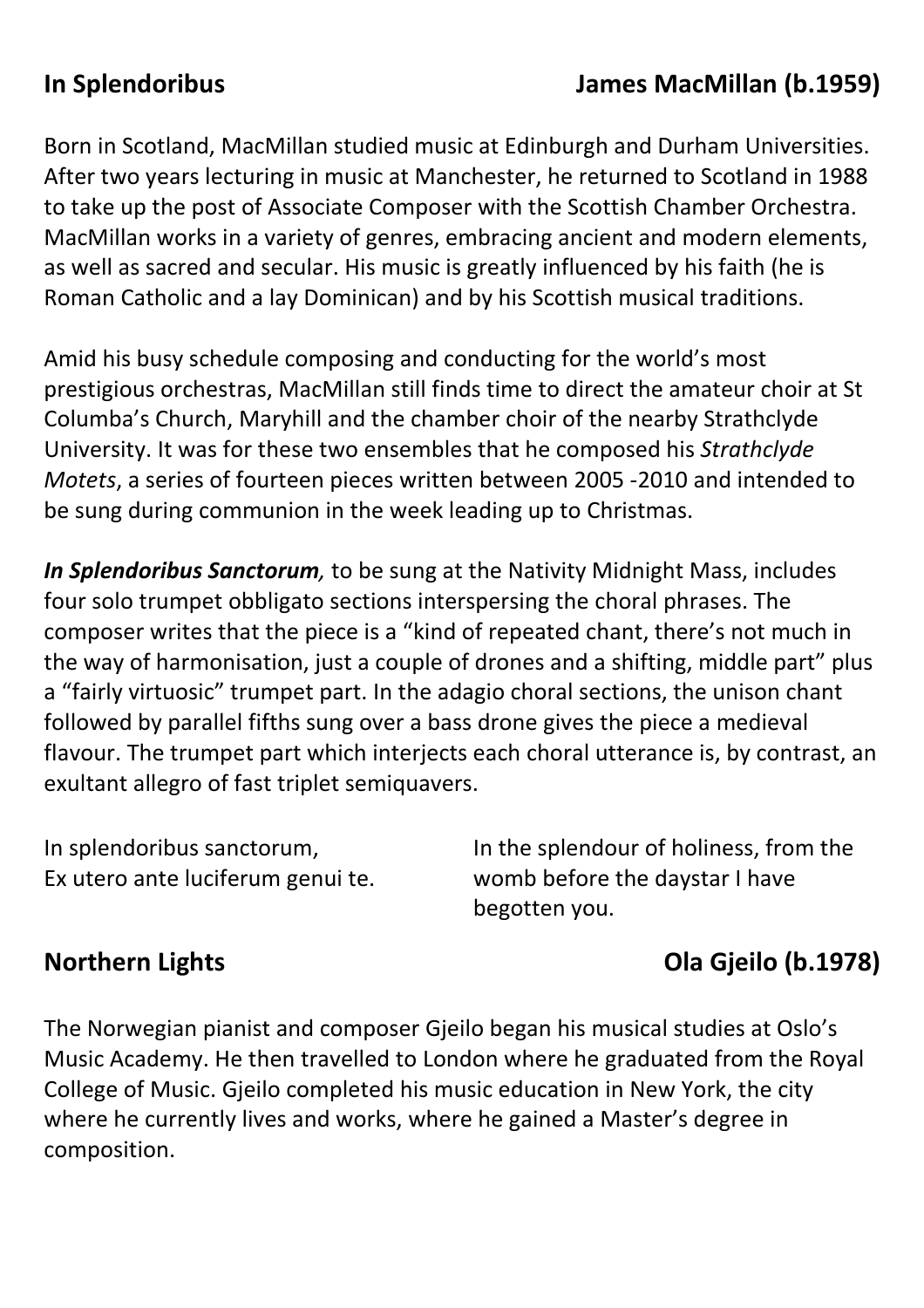Gjeilo's music explores a wide variety of genres, embracing jazz and pop as well as classical.

In his home country, Gjeilo twice witnessed the spectacle of the Aurora Borealis and it was the profound nature of these experiences which inspired his piece Northern Lights. He wrote "It is one of the most beautiful natural phenomena I've ever witnessed and has such a powerful, electric quality which must have been both mesmerising and terrifying to people in the past." Composed in 2007, the piece is a setting of a text from the sixth chapter of the Song of Solomon which juxtaposes beauty and fear. Gjeilo describes the music as "mostly serene" and has said that, "above all else, it is about beauty."

Pulchra es amica mea, suavis et decora sicut Jerusalem, terribilis ut castrorum acies ordinata. Averte oculos tuos a me quia ipsi me avolare fecerunt.

Thou art beautiful, O my love, sweet and comely as Jerusalem, terrible as an army set in array. Turn away thy eyes from me, for they have made me flee away.

# Solus ad Victimam Kenneth Leighton (1929-88)

Sir Kenneth Leighton was born in Wakefield, Yorkshire. He showed early musical promise and was enrolled as a chorister at Wakefield Cathedral, took piano lessons and started to write music. Aged 17, he gained an LRAM in piano performance. Leighton studied at Oxford, followed by a period at the conservatoire in Rome.

A talented performer, Leighton periodically gave recitals and broadcasts but ultimately he was drawn to composition and decided that an academic career would allow him more freedom to write music. He spent most of his life teaching at the University of Edinburgh and included MacMillan amongst his pupils.

Leighton's output includes symphonies, chamber music, organ and piano music as well as an opera and a substantial amount of church music, although he himself was not conventionally religious. His early compositions show the influence of such English composers as Walton and Vaughan Williams, but his later works owe more to composers such as Schönberg and Webern.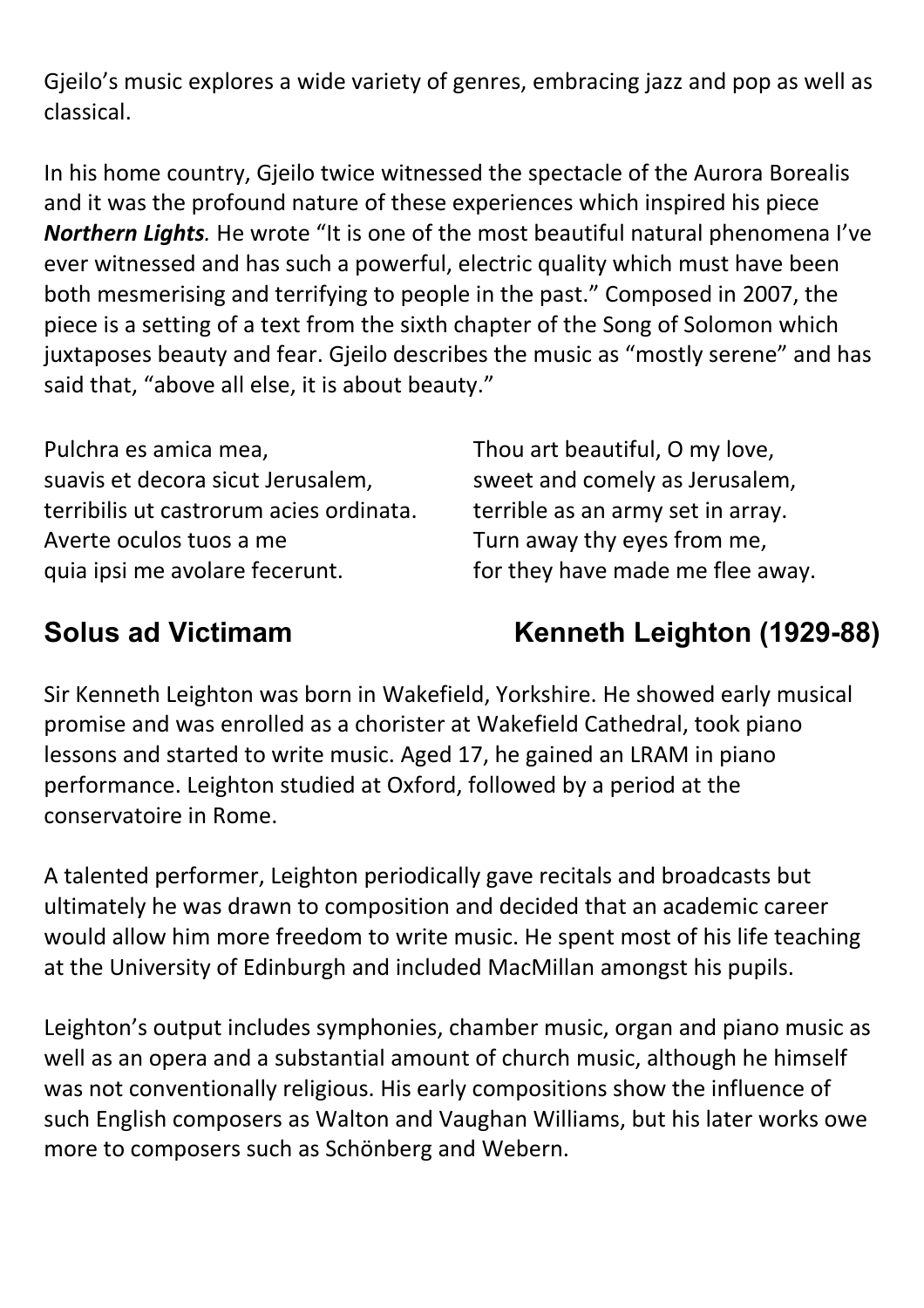**Solus ad Victimam** (1973) is set to a  $12<sup>th</sup>$  Century text by the philosopher Peter Abelard, translated by Helen Waddell. It was written for the Good Friday devotions at The Paraclete, the religious house which Abelard had founded and where his wife, Heloise, was the Prioress. The music is dark and intense, with discordant harmonies reflecting the theme of extreme suffering in the text.

Alone to sacrifice thou goest, Lord, Giving thyself to Death whom thou has slain. For us thy wretched folk is any word? Who know that for our sins this is thy pain? For they are ours, O Lord, our deeds, Why must thou suffer torture for our sin? Let our hearts suffer in thy Passion, Lord, That very suffering may thy mercy win. This is the night of tears, the three days' space, Sorrow abiding of the eventide, Until the day break with the risen Christ, And hearts that sorrowed shall be satisfied. So may our hearts share in thine anguish, Lord, That they may sharers of thy glory be; Heavy with weeping may the three days pass, To win the laughter of thine Easter Day.

# Into the Silent Land (Organ) Ruth Byrchmore (b. 1966)

Ruth was born and educated in Birmingham. She went on to study at Sheffield University (BMus) and graduated from the Royal Academy of Music in 1991 with an MMus in Composition. As a composer, Ruth began her career as Vaughan Williams Trust/Parry Jerusalem Fellow and Composer in Residence at Wells Cathedral.

She received a British Composer Award in 2005 for the Musicians Benevolent Fund St Cecilia Day anthem A Birthday, performed by the joint choirs of Westminster Abbey, Westminster Cathedral and St Paul's Cathedral, and an RPS/Radio 3 Award for Education in 2004 for her children's opera Katerina for Welsh National Opera.

Her work has been commissioned for performance throughout Britain and internationally, and she has been broadcast on BBC Radio 3 and 4. Ruth was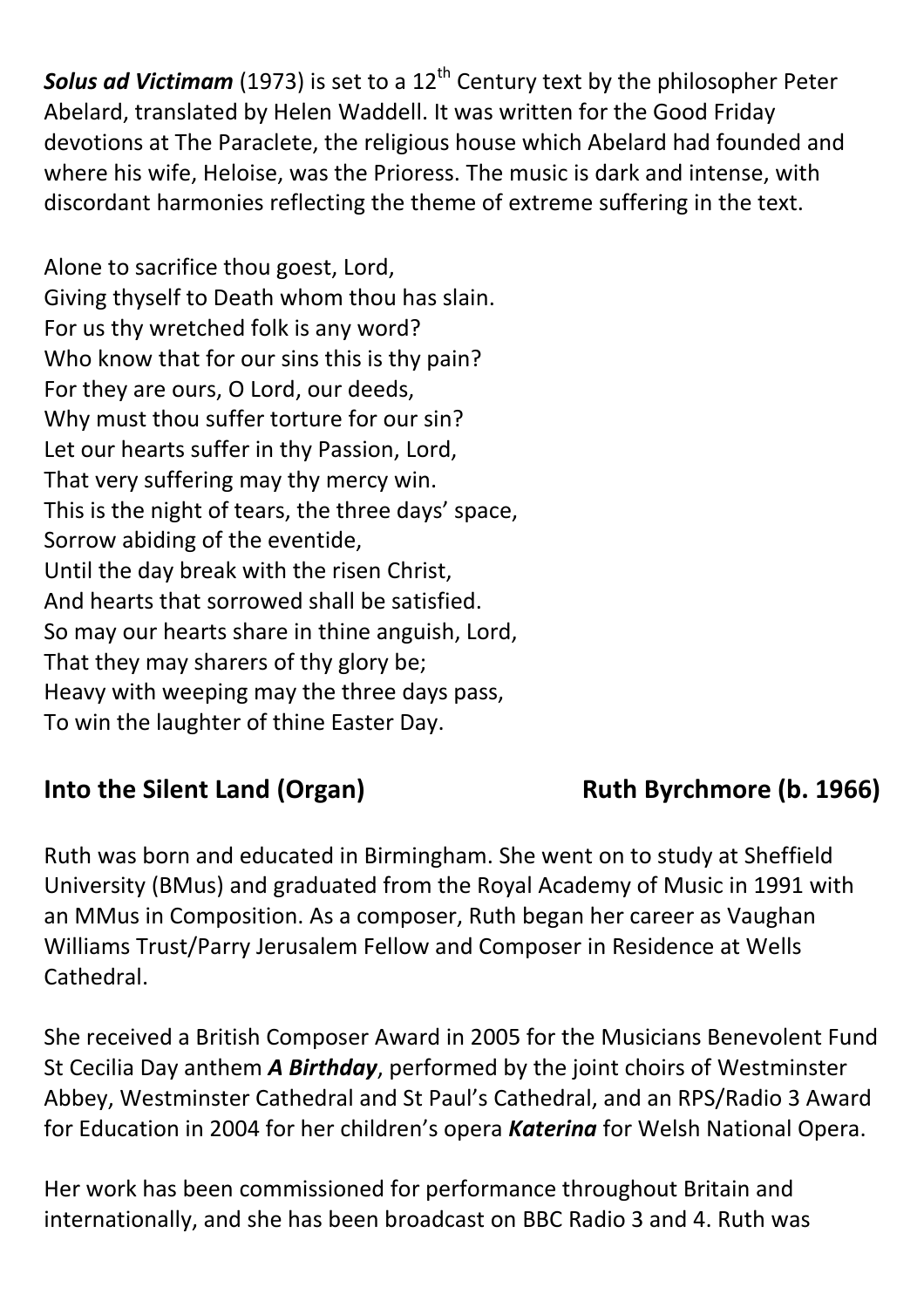commissioned to write two new works for Harry Christophers and The Sixteen which were recorded and premiered in 2011, in Westminster Cathedral. She returned to the Academy in 1993 and is currently a teacher in Academic studies and Composition.

Ruth writes: 'Into the Silent Land was written for the organ of Westminster Cathedral and premiered by Colm Carey in July 1996. The title is a quotation from Christina Rossetti's powerful poem Remember whose overwhelming power and haunting sadness had a significant impact on the genesis of the piece, my first for solo organ.'

Extracted from Royal Academy of Music web site

Remember me when I am gone away, Gone far away into the silent land; When you can no more hold me by the hand, Nor I half turn to go yet turning stay. Remember me when no more day by day You tell me of our future that you plann'd: Only remember me; you understand It will be late to counsel then or pray. Yet if you should forget me for a while And afterwards remember, do not grieve: For if the darkness and corruption leave A vestige of the thoughts that once I had, Better by far you should forget and smile Than that you should remember and be sad.

Christina Rossetti

# Jubilate Deo **Benjamin Britten (1913-76)**

Born in Suffolk, Britten was a precocious musician who played the piano and viola, and who began to compose at an early age. Aged 15, he studied privately with the composer Frank Bridge and at the age of 17, he went to the Royal College of Music where his composition tutor was John Ireland. This was not a particularly successful pairing and Britten continued to have lessons with Bridge. Britten became a central figure of  $20<sup>th</sup>$  Century British classical music, composing a range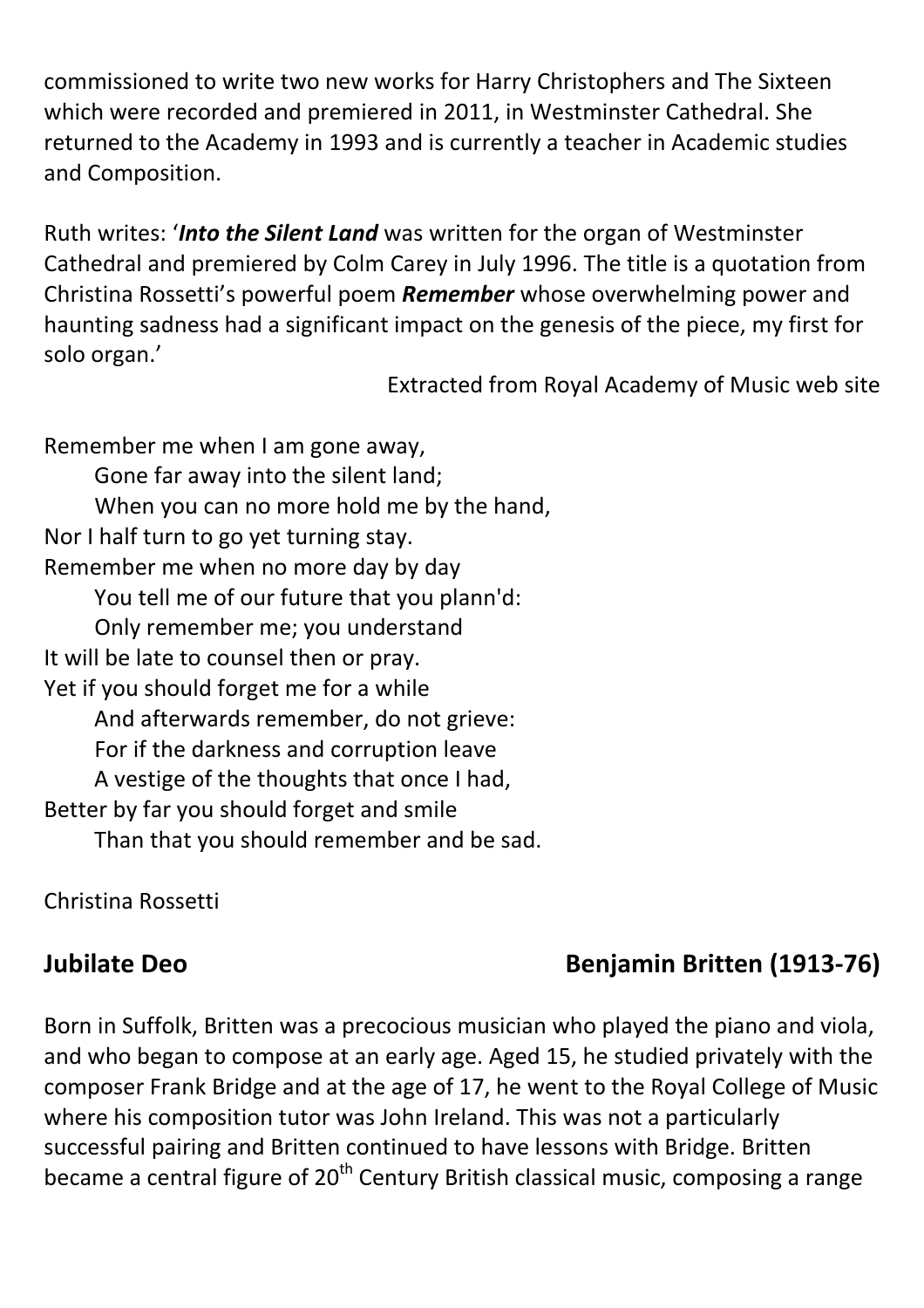of works including operas, orchestral pieces, film scores and chamber music as well as choral music for the Anglican Church.

Jubilate Deo is a setting of Psalm 100, commissioned in 1961 by HRH the Duke of Edinburgh and written for liturgical use at St George's Chapel, Windsor. It is a spirited and joyous piece characterised by antiphonal choral parts sung by the sopranos and tenors answered by the altos and basses. Throughout, the choral singing is enhanced by an energetic organ accompaniment of fast runs and detached notes. There is a more hushed and introspective middle section but the music soon returns to an exultant finale.

O be joyful in the Lord all ye lands; serve the Lord with gladness and come before his presence with a song. Be ye sure that the Lord he is God: it is he that hath made us and not we ourselves; we are his people, and the sheep of his pasture. O go your way into his gates with thanksgiving and into his courts with praise be thankful unto him, and speak good of his name. For the Lord is gracious, his mercy is everlasting: and his truth endureth from generation to generation. Glory be to the Father, and to the Son, and to the Holy Ghost. As it was in the beginning, is now and ever shall be: world without end. Amen.

# Song for Athene John Tavener (1944-2013)

Sir John Tavener was a music scholar at Highgate School where he sang with the school choir – and frequently for the BBC - in concerts of works requiring boys' voices. He started to compose at an early age, was a competent pianist and went on to study at the Royal Academy of Music where he focused on composition. He first came to fame in 1968 with his cantata **The Whale**.

Tavener was raised a Presbyterian but converted to the Greek Orthodox Church in 1977. From this time he focused on compositions for liturgical use, his music being variously described as austere and transcendent, reflecting the mystical nature of his faith.

Song for Athene was composed in memory of Tavener's friend Athene Harriadis who had been killed in an accident in1993. A lover of the arts, particularly poetry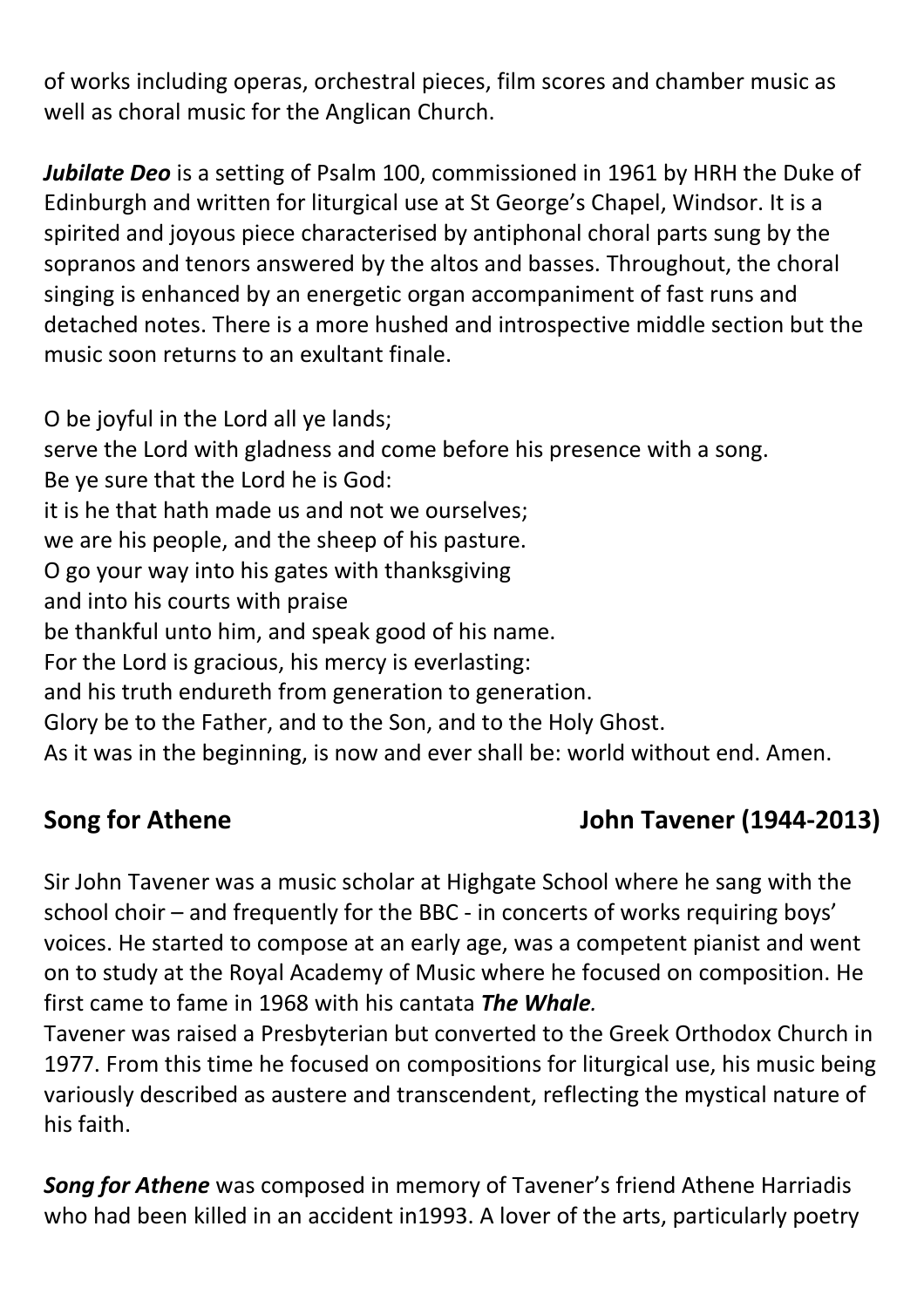and the works of Shakespeare which she enjoyed reading aloud, Athene inspired Tavener's text – a combination of excerpts from Hamlet with words from the Orthodox funeral service. Song for Athene was chosen to be sung at the funeral of Princess Diana in 1997.

- Alleluia May flights of angels sing thee to thy rest.
- Alleluia Remember me O Lord, when you come into your kingdom.
- Alleluia Give rest O Lord to your handmaid, who has fallen asleep.
- Alleluia The Choir of Saints have found the well-spring of life and door of paradise.
- Alleluia Life a shadow and a dream.
- Alleluia Weeping at the grave creates the song: Alleluia.
- Alleluia Come, enjoy rewards and crowns I have prepared for you.

# Interval

# Seek him that maketh the Seven Stars Jonathan Dove (b.1959)

Jonathan Dove, born in London, is a composer of opera, choral works, music for plays and films, community projects, orchestral and chamber music. He studied composition at Cambridge and after graduating, worked as an accompanist, repetiteur, animateur and arranger. Dove's breakthrough as a composer came in 1998 when his opera *Flight* was performed at Glyndebourne.

Seek Him that Maketh the Seven Stars was commissioned in 1995 by Friends of the Royal Academy of Arts for their annual service. Dove selected the text, taken from Amos 5:9 and Psalm 139, feeling that the theme of light would have special meaning for visual artists. From the very opening bars of the "twinkling" organ motif can be heard musical images of light and the night sky. Dove writes that "the refrain, 'Seek Him' starts in devotional longing but is eventually released into a joyful dance, finally coming to rest in serenity."

Seek him that maketh the seven stars and Orion and turneth the shadow of death into the morning. Alleluia, yea, the darkness shineth as the day, the night is light about me. Amen.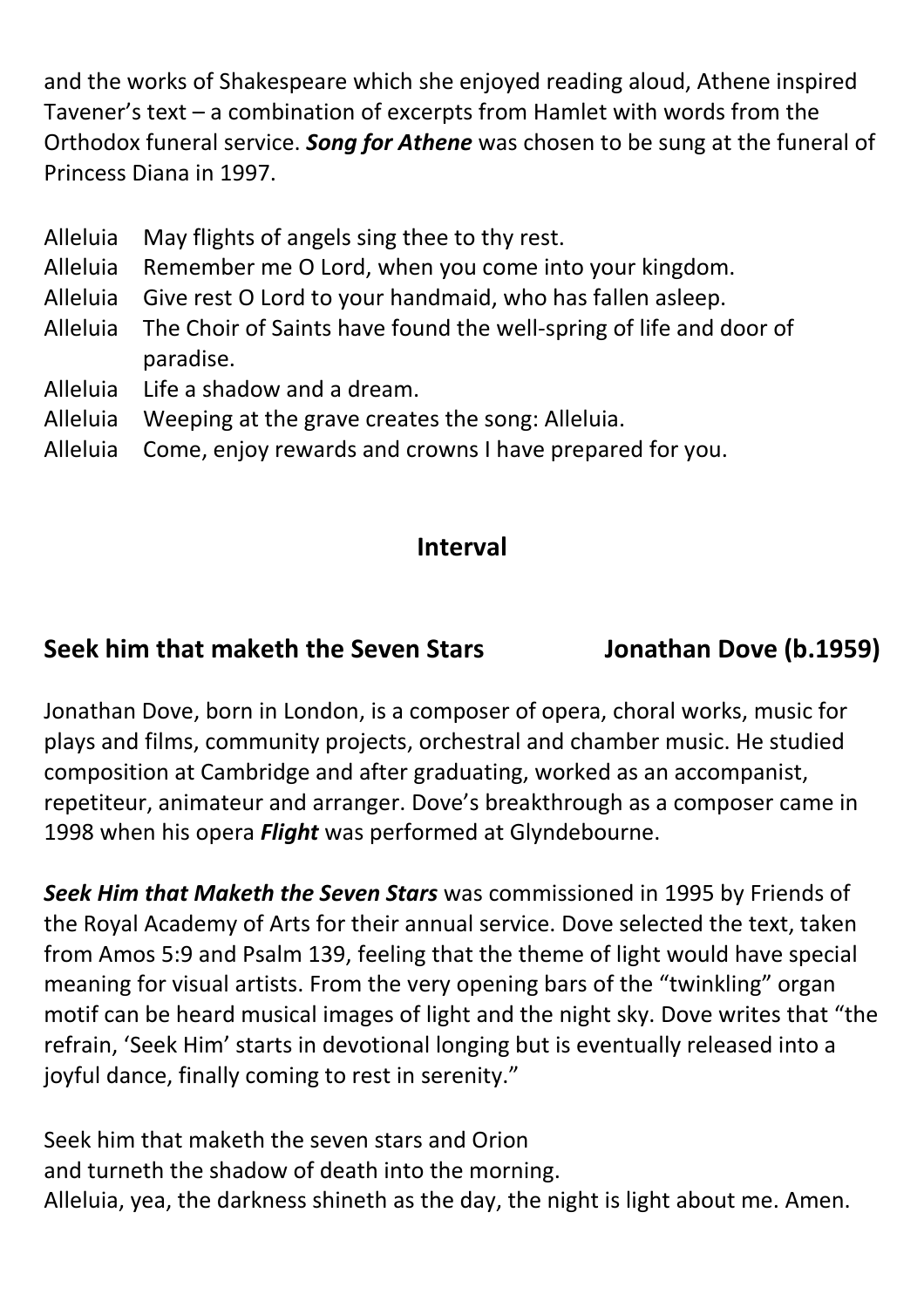Funeral Ikos, set to traditional verses of the Orthodox service for the burial of priests was written in 1981. The music, beautiful and austere, has its origins in Russian chant, although the harmonic progression of the Alleluia refrain is distinctly Tavener's.

Why these bitter words of the dying, O brethren which they utter as they go hence? I am parted from my brethren. All my friends do I abandon, and go hence. But whither I go, that understand I not, neither what shall become of me yonder; only God, who hath summoned me knoweth. But make commemoration of me with the song: Alleluia.

But whither now go the souls? How dwell they now together there? This mystery have I desired to learn, but none can impart aright. Do they call to mind their own people, as we do them? Or have they forgotten all those who mourn them and make the song: Alleluia.

We go forth on the path eternal, and as condemned, with downcast faces, present ourselves before the only God eternal. Where then is comeliness? Where then is wealth? Where then is the glory of this world? There shall none of these things aid us, but only to say oft the psalm: Alleluia.

If thou hast shown mercy unto man, O man, that same mercy shall be shown thee there; and if on an orphan thou hast shown compassion, the same shall there deliver thee from want. If in this life the naked thou hast clothed, the same shall give thee shelter there, and sing the psalm: Alleluia.

Youth and the beauty of the body fade at the hour of death, and the tongue then burneth fiercely, and the parched throat is inflamed. The beauty of the eyes is quenched then, the comeliness of the face all altered, the shapeliness of the neck destroyed; and the other parts have become numb, nor often say. Alleluia.

With ecstasy are we inflamed if we but hear that there is light eternal yonder; that there is Paradise, wherein every soul of Righteous Ones rejoiceth. Let us all, also, enter into Christ, that we may cry aloud thus unto God: Alleluia.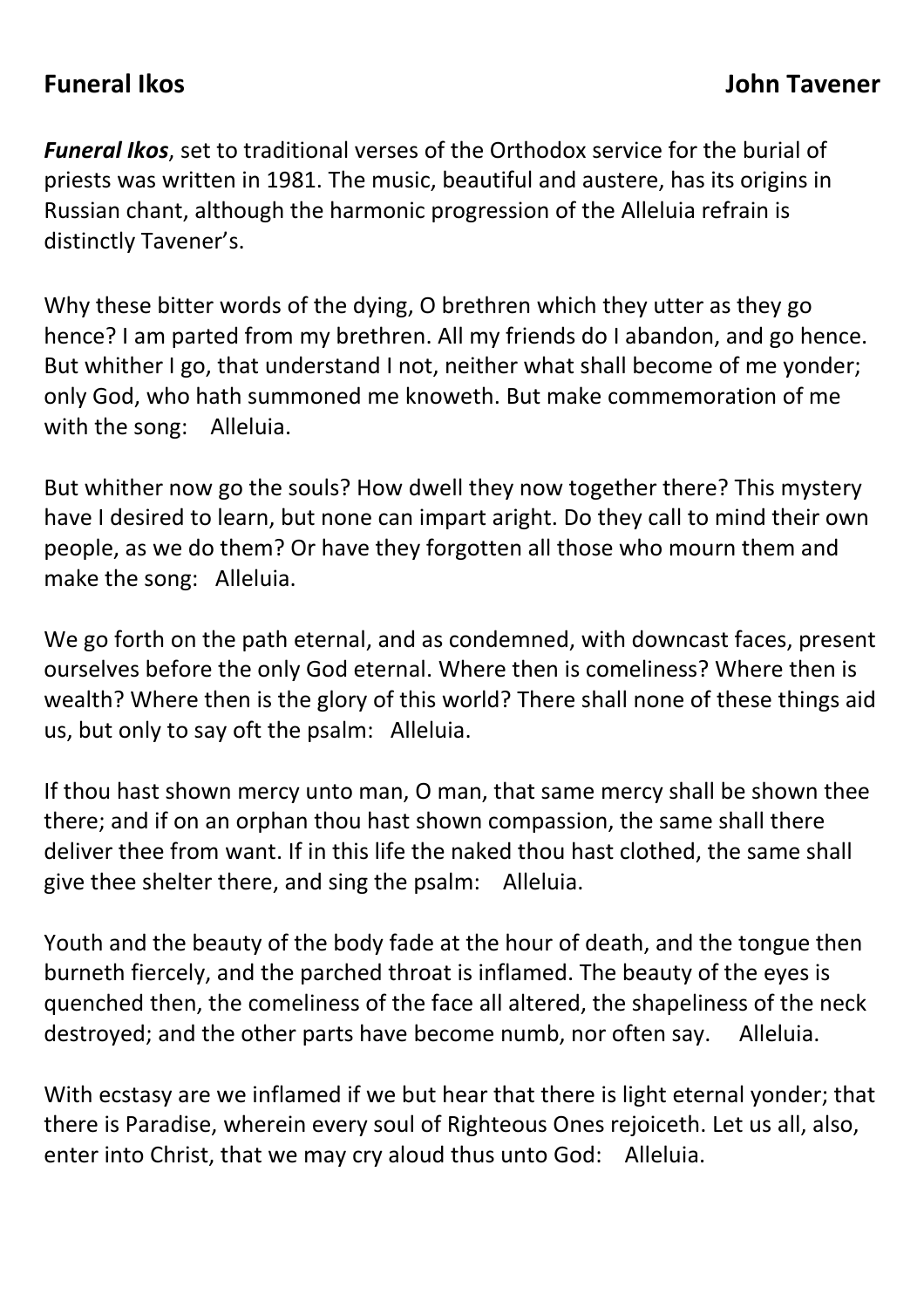A New Song, a short anthem set to texts from Psalm 96, was commissioned in 1997 for the choir of St Bride's Episcopalian Church in Glasgow. The music combines such stylistic elements as plainsong, quick notated turns (which echo the rhythmic inflections of Scottish ballads) and drones (reminiscent of bagpipes.) The choir is magnificently accompanied by the organ, to which MacMillan gives the last word in the form of an uplifting and triumphant postlude.

O sing unto the Lord a new song, sing unto the Lord all the earth. Sing unto the Lord and praise His Name, be telling of His salvation from day to day. For He cometh to judge the earth, and with righteousness to judge the world and the people with His truth. Amen

# Légende Georges Enesco (1881 – 1955)

George Enescu was born in the village of Liveni, Romania, (later renamed "George Enescu" in his honour). He was a child prodigy, entering the Vienna Conservatory at the age of seven and graduating before his 13th birthday. In 1895 he went to Paris where he studied composition with Gabriel Fauré.

Many of Enescu's works were influenced by Romanian folk music. A young Ravi Shankar recalled in the 1960s how Enescu, who had developed a deep interest in Oriental music, rehearsed with Shankar's brother Uday Shankar and his musicians. Around the same time, Enescu took the young Yehudi Menuhin to the Colonial Exhibition in Paris, where he introduced him to the Gamelan Orchestra from Indonesia.

He lived in Paris and in Romania, but after World War II and the Soviet occupation of Romania, he remained in Paris. He was also a noted violin teacher, Yehudi Menuhin and Ida Haendel being among his pupils.

Légende is a solo work for trumpet and piano, premiered by Merri Franquin, professor of cornet at the Paris Conservatoire. It reflects the impressionistic style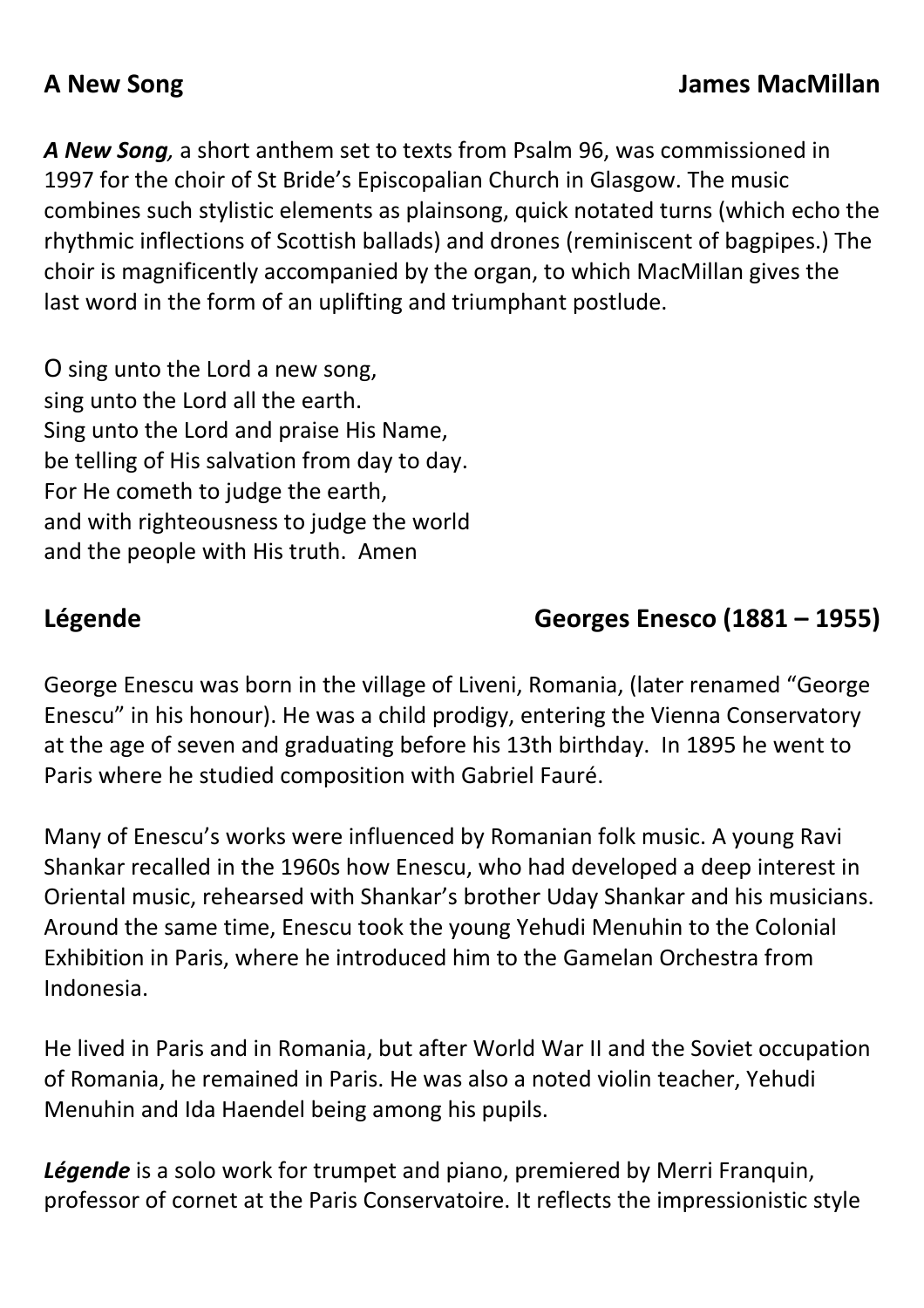of Enesco's teachers Jules Massenet and Gabriel Fauré. The title is an homage to Professor Franquin. The piece reflects an important step in the evolution of the trumpet from a more archaic limited instrument, to a fully chromatic and soloistic instrument.

In between each statement of the melody are technical passages which require extensive triple tonguing and chromatic fingering. The piano accompaniment is chordal in the lyrical passages, and virtuosic in the technical sections, matching the difficulty of the trumpet part with extensive runs and arpeggios.

Extracted from notes by David Cooper

### Ubi Caritas Ola Gjeilo

Ubi Caritas, written in 2001, is one of his first sacred choral pieces and, in common with the familiar setting of the same text by Duruflé, was inspired by the simplicity of Gregorian chant. In Duruflé's version, the starting point is a traditional chant, whereas Gjeilo chooses to compose his own original melody. To this, he adds modern harmonies with the intention of creating "innocent sounding" music with "a sort of purity."

Ubi caritas et amor, Deus ibi est. Congregavit nos in unum Christi amor. Exultemus, et in ipso jucundemur. Timeamus, et amemus Deum vivum. Et ex corde diligamus nos sincero.

Where charity and love are, God is there. Christ's love has gathered us into one. Let us rejoice and be pleased in Him. Let us fear, and let us love the living God. And may we love each other with a sincere heart.

# Tribute to Caesar **Arvo Pärt (b.1935)**

The Estonian composer Pärt studied piano as a young boy and by his teens had started to write music. He attended the Tallinn Conservatory where his focus was composition. From 1957, whilst continuing to write, he worked for ten years as a sound producer for Estonian radio. Pärt had a long artistic struggle with Soviet officials. His early works were banned for bearing the hallmarks of Schönberg's serial technique, a musical style deemed unacceptable to the authorities. In the 70s, Pärt took time to study medieval and Renaissance music and converted from Lutherism to the Russian Orthodox faith. From this period, his music underwent a transformation and influences of plainsong, Gregorian chant and polyphony can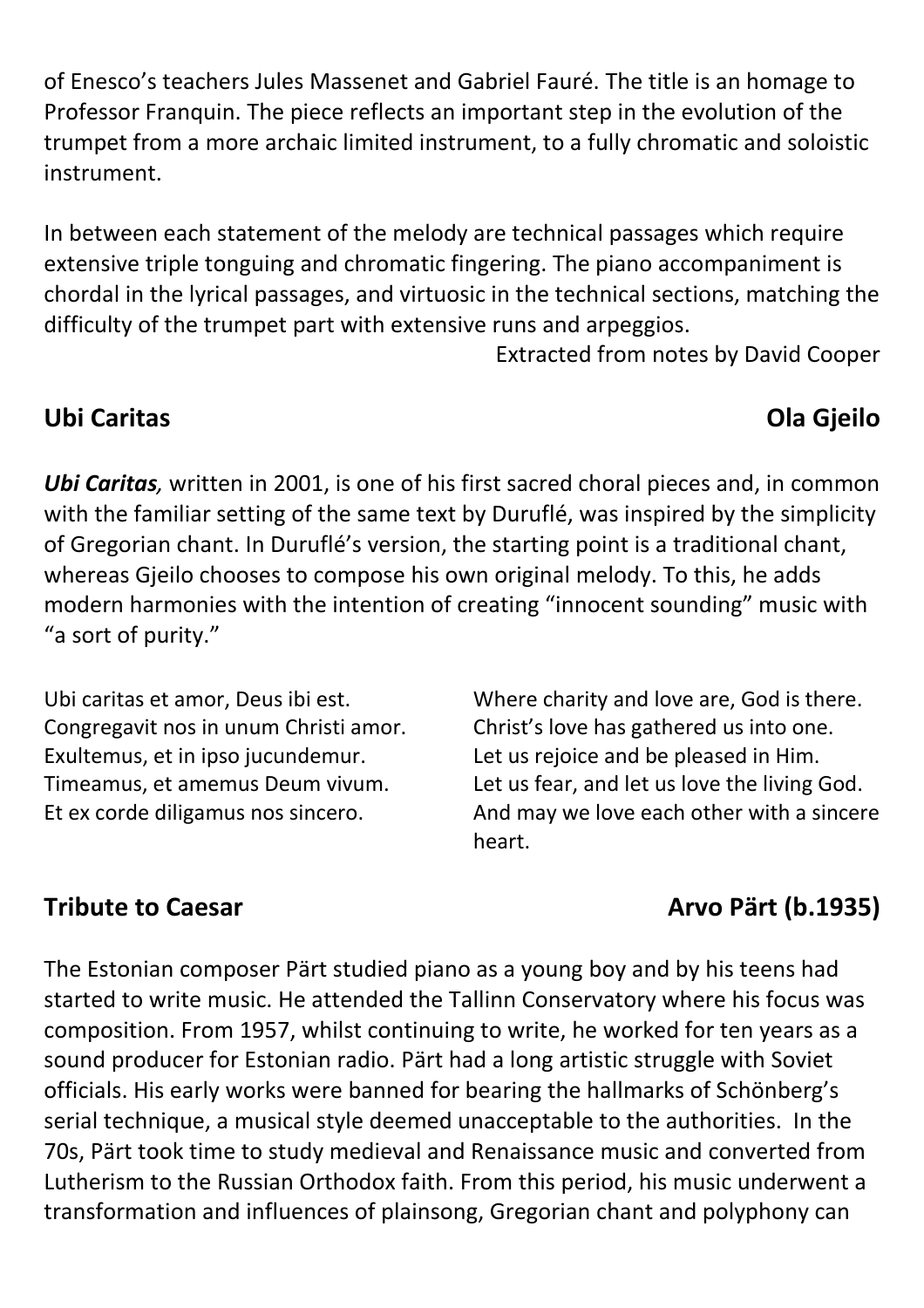be heard in his work. Pärt became known as a pioneer of "Holy Minimalism", a style also attributed to Tavener. In 1980, Pärt left his homeland, settling firstly in Vienna and then in Berlin, and now divides his time between the latter and Tallinn.

Tribute to Caesar, written in 1997, is a narrative account of Jesus's encounter with the Pharisees and is set to a text taken from Matthew 22, v 15-22. The music, deceptively simple, consists of block chords with no extraneous notes, and is characterised by varying voice pairings and ensembles and by the relationships and tensions between consonance and dissonance heard in the textures. These devices serve to enhance the dramatic element of the story. Between each utterance is a period of silence to allow time for reflection. Pärt has said that all music begins from silence and that, above all, it is the words which write the music.

Then went the Pharisees, and took counsel how they might entangle him in his talk. And they sent out unto him their disciples with the Herodians, saying: Master, we know that though are true, and teachest the way of God in truth, neither carest thou for any man: for thou regardest not the person of men. Tell us therefore, what thinkest thou? Is it lawful to give tribute unto Caesar, or not? But Jesus perceived their wickedness, and said: Why tempt ye me, ye hypocrites? Shew me the tribute of money. And they brought unto him a penny. And he saith unto them: Whose is this image and superscription? They say unto him: Caesar's. Then saith he unto them: Render therefore unto Caesar the things which are Caesar's, and unto God the things that are God's. When they had heard these words, they marvelled and left him, and went their way.

# O Radiant Dawn James MacMillan

O Radiant Dawn, also one of the Strathclyde Motets, sets an English translation of one of the "O" antiphons for Advent – O Oriens, splendour lucis aeternae - in which Christ's eternal light is compared to the magnificence of the rising sun. The piece begins simply with short, separated phrases reminiscent of Tallis's O Nata Lux, sung in block chords by the choir. In his setting of the following line of text, MacMillan uses repetition, striking suspensions (resolved dissonances) and a gradual crescendo to emphasise the anticipation of Christ's coming. A contrasting passage sung by the upper voices in thirds follows, before the opening music is repeated. The piece concludes with a lilting repetition of the word Amen.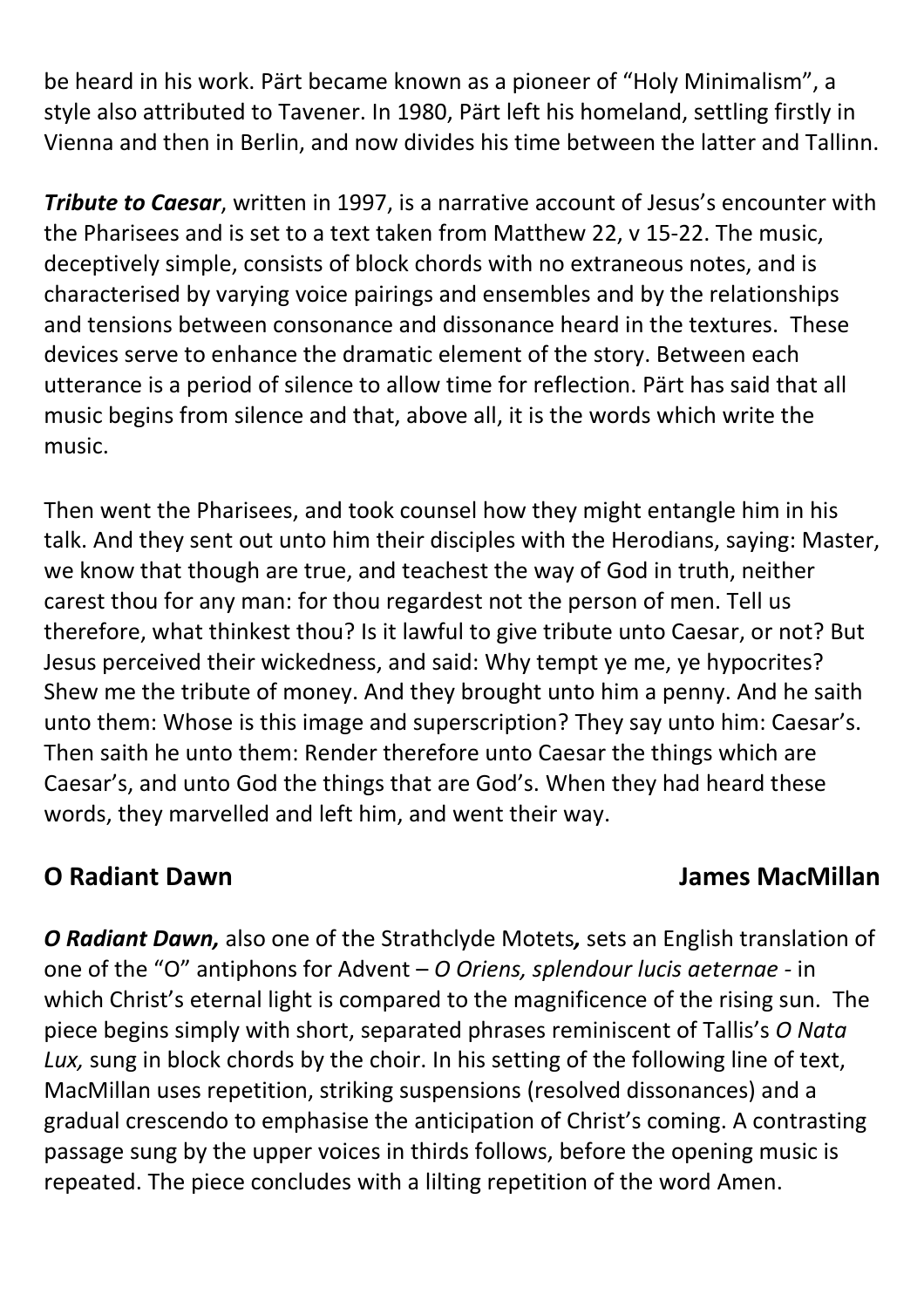O Radiant Dawn, splendour of eternal Light, Sun of Justice: Come, shine on those who dwell in darkness and the shadow of death. Isaiah had prophesied, 'The people who walked in darkness have seen a great light; upon those who dwelt in the land of gloom a light has shone.' Amen

Programme notes by Jane Purser

# Jack Apperley

Jack is currently studying for a Masters in Choral Conducting at the Royal Academy of Music under Patrick Russill after graduating from the University of Birmingham where he was mentored by Simon Halsey CBE.

In addition to his studies at the Royal Academy of Music, Jack is an assistant to Simon Halsey and the London Symphony Chorus. This culminated in Jack standing in as Chorus Master for a performance of John Adam's oratorio El Niňo in Paris with the London Symphony Orchestra, conducted by the composer. Whilst at Birmingham, Jack was the Conductor of the University of Birmingham Music Society Chamber Choir between 2014 -2016, performing repertoire from Thomas Tallis to Jonathan Harvey. The group now has a strong reputation within the University and perform more regular concerts at prestigious events. As part of the University of Birmingham Summer Festival of Music, Jack conducted the Summer Festival Voices in a performance of Purcell's The Tempest. He was also the conductor of Summer Festival Sinfonia and was appointed Assistant Conductor of the Summer Festival Opera, Britten's Albert Herring.

Jack has participated in several masterclasses, including a workshop with the BBC Singers and their Principal Guest Conductor, Paul Brough. Last autumn he took part in a workshop with the Clarion Choir, a professional ensemble from New York focusing on the music of Rachmaninov and Steinberg. Last summer, Jack participated in the Sarteano Choral Conducting Workshop in Tuscany, Italy with Simon Carrington. He has also received tuition from several visiting professors at the Royal Academy of Music including, David Hill, Paul Spicer and Amy Bebbington. In 2015 Jack was awarded a Sing for Pleasure Young Conductor's Scholarship. This entitled him to a year of tuition from Manvinder Rattan, participating in weekend courses and summer schools.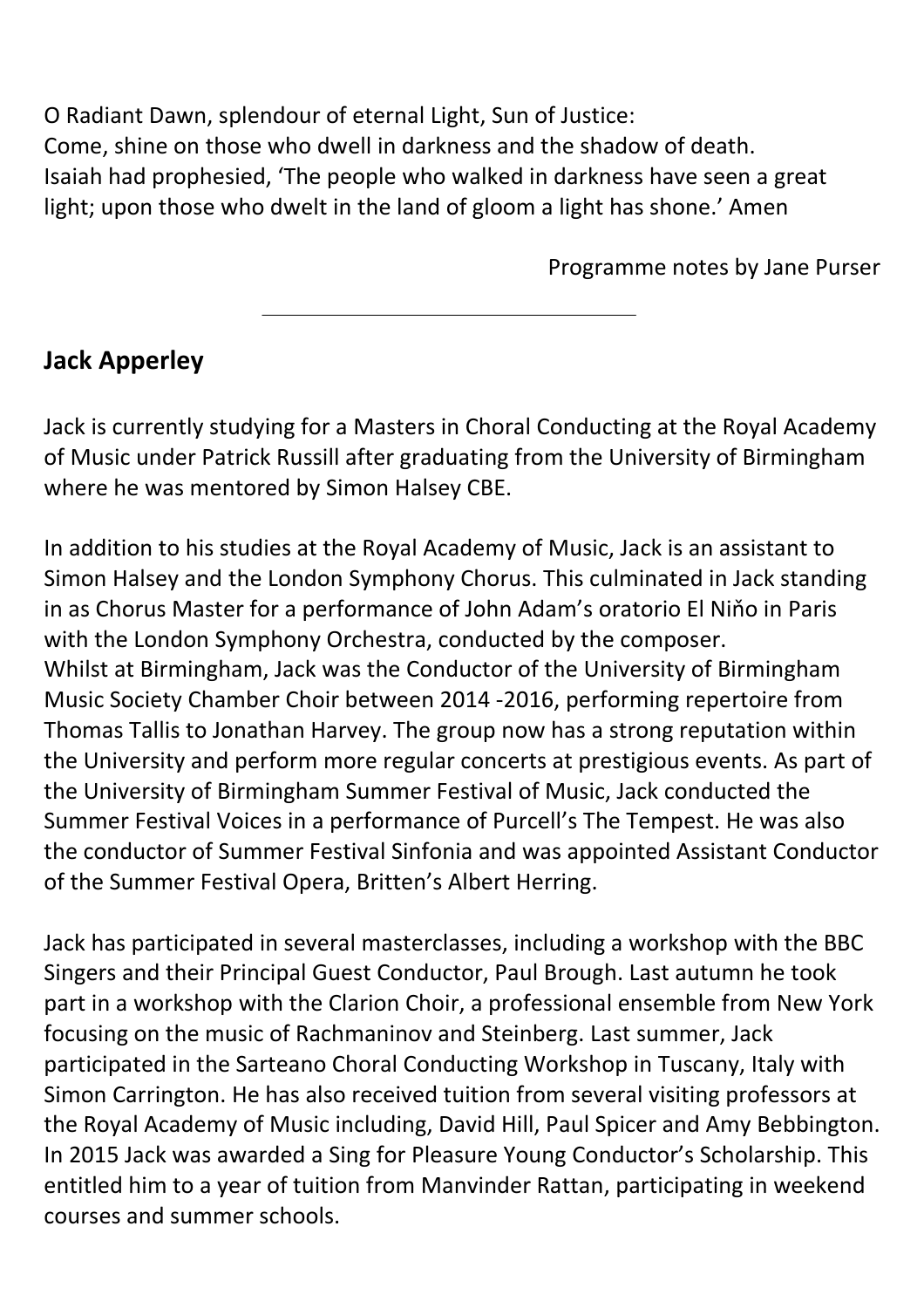# George Picker

George began playing trumpet aged 8 and has been playing with various ensembles ever since then. George is currently based at the University of Birmingham where he is studying a masters in musical performance whilst being tutored by Paul Beniston (LPO) and David Blackadder (OAE). George currently holds the Principal Trumpet chair in the University Philharmonic Orchestra, which he has been part of for the last 4 years. He also performs regularly with the Birmingham Symphonic Brass, a semi-professional chamber group directed by Stephen Roberts. In 2015, George was a finalist in the prestigious Alfred Corfield Trumpet Prize, an annual trumpet competition hosted at the Birmingham Conservatoire and adjudicated by Phil Cobb (LSO).

# Paul Ayres

Paul was born in London, studied music at Oxford University, and now works freelance as a composer & arranger, choral conductor & musical director, and organist & accompanist. He has received over one hundred commissions, and his works have been awarded composition prizes in Canada, Croatia, New Zealand, Poland, Russia, Spain, Switzerland, the UK and the USA. Paul particularly enjoys "re-composing" classical works (Purcell, Bach, Handel, Fauré) and "classicizing" pop music (jazz and show tunes, The Beatles, Happy Hardcore).

Paul conducts City Chorus and London College of Music Chorus (at the University of West London), accompanies Concordia Voices, and is associate accompanist of Crouch End Festival Chorus. He has led many music education workshops for children, and played piano for improvised comedy shows and musical theatre. Please visit www.paulayres.co.uk to find out more.

# Concordia Voices

Concordia Voices is a well-established chamber choir of about 30 mixed voices. Our regular accompanist is the composer and arranger Paul Ayres. The choir performs regularly in south-west London where it is based. We have also toured abroad and to other locations in the UK as well as taking part in local musical events. Concordia Voices enjoy performing music from a wide repertoire ranging over 4 centuries and the choir has a keen interest in performing the work